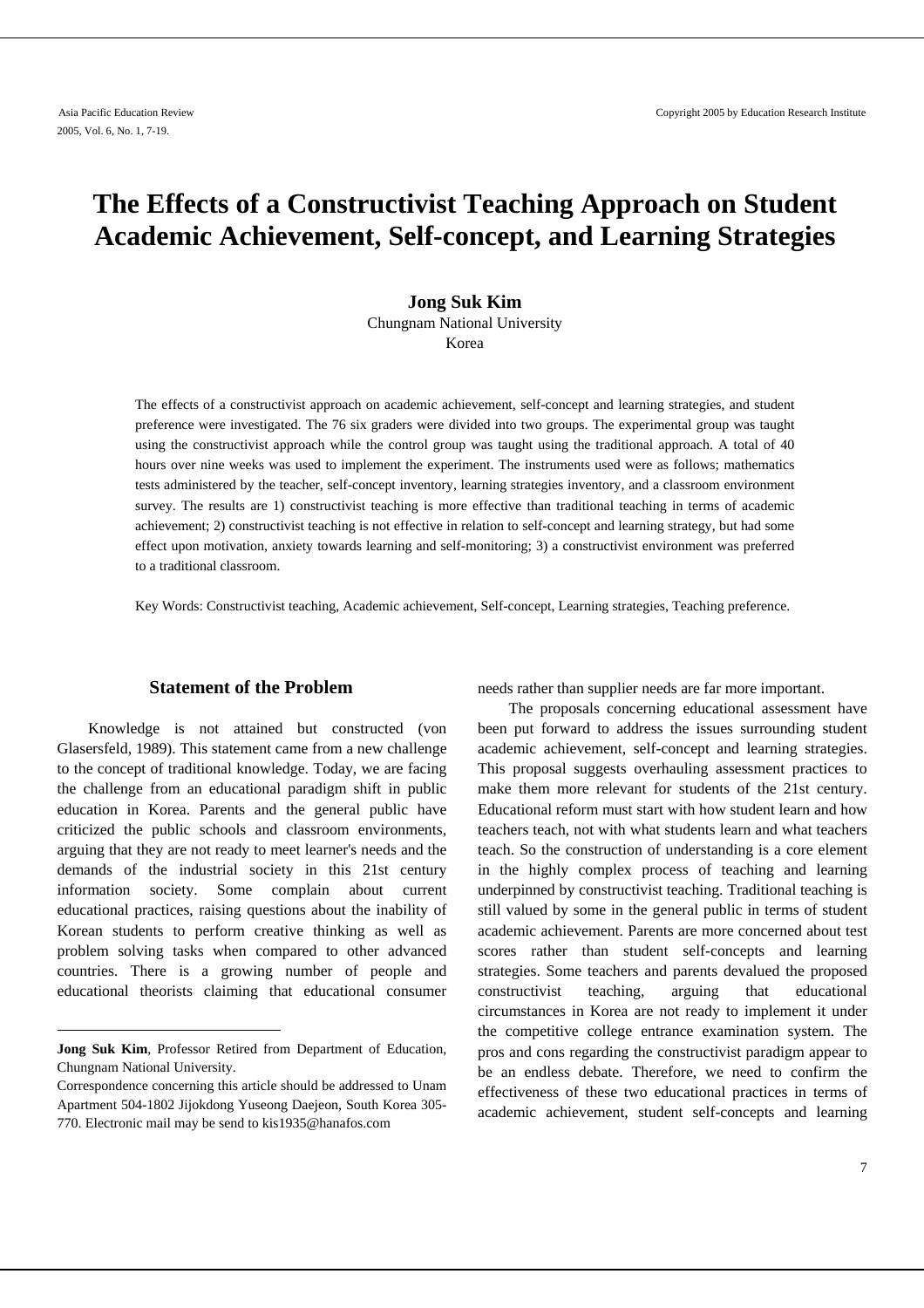strategies in ways which are more relevant to the needs of the contemporary and future information society.

# **The Purpose of the Study**

Educators must invite students to experience the world's richness, encourage them to ask questions and seek their own answers, and challenge them to explore the world's complexities, not solely focus on academic achievement scores.

To effectively explore the way our educational system works, we must retrain the classroom teacher as a constructivist, since our teachers, who have trained in the traditional teaching approach, in which the teacher dominates the classroom with the over use of the textbook (Kim, 2002). The typical Korean classroom situation is as follows: Firstly, teachers often disseminate knowledge and expect students to identify the facts of the knowledge presented. Secondly, most teachers rely heavily on textbooks. Often, the information the teacher disseminates to students is directly aligned with the view of the textbook. Thirdly, most classrooms encourage competition among students, structurally discourage cooperation and require students to work in relative isolation on tasks that require low level thinking, rather than high-order thinking. Fourthly, students' independent thought is devalued in most classrooms. When asking students questions, most teachers seek not to enable students to think through intricate issues, but to discover whether student knows the "right" answer. Fifthly, schooling is premised on the notion that there exists a fixed world that students should understand. The construction of new knowledge is not as highly valued as the ability to demonstrate mastery of conventionally accepted knowledge.

Recently the educational reform relevant to the constructivist approach has been challenged by a number of people and in some professions, who have devalued the effectiveness of the constructivist ideas. Thus this researcher designed the study to validate its value in relation to student academic achievement, self concept and learning strategies on the part of students. To achieve this purpose, four research questions were formulated: Firstly, are there any differences in academic achievement between a teacher oriented classroom and constructivist classroom? Secondly, are there any differences in student self concept between the two classrooms? Thirdly, are there any differences in learning strategies between the two classrooms? Fourthly, what is the focus of student feedback in relation to constructivist teaching?

# **The Basis of Constructivist Teaching**

# *The Epistemological Base of Constructivist Teaching*

The epistemological base of constructivist teaching comes from an epistemological difference between the traditional epistemology of knowledge and the constructivist epistemology of knowledge. Traditional epistemology views knowledge as an objective phenomenon while the constructivist views knowledge as a subjective understanding of the person. In the early 18th century, an Italian philosopher Giambattista Vico defined knowledge as a cognitive structure of a person so that to know something is to know how to create (von Glasersfeld, 1989). The concept of Vico's view was not readily accepted by contemporary western philosophers until the German philosopher Immanuel Kant who had tried to transform the western epistemological tradition of the late 18th century in his book *The Critic of Pure Reason*(1781, Rev.1999).

Kant believed that the nature and limits of human knowledge is not possible to find such evidence out of a few cases as long as we continue to think of the mind and its objects as separate entities. He held instead that the mind is actively involved in the objects it experience. That is, it organizes experience into definite patterns. Therefore, we can be sure that all things capable of being experienced are arranged in these patterns, even though we may not yet have experienced them. He seems to attempt to coordinate two disparate views of knowledge: The view that logical analysis of action and objects leads to the growth of knowledge and the view that one's individual experience generates new knowledge. Kant went on to argue that both views have their own merit such that analysis, by definition, occurs after the facts, and individual experience occurs before or during the event. Both are a function of one's own idiosyncratic mental filtering system. These views affect how one makes sense of new information.

Pragmatic philosopher John Dewey, in his *Democracy and Education* (1916), defined education as a process to restructure the individual experience by reflective thinking through expanding one's present experience. Individual experience is the core of knowledge, not knowledge offered by others. Thus, continuous development of the child must be stimulated through his interaction to his environment to create meaningful knowledge.

Thomas Kuhn, in his book, *The Structure of Scientific Revolution* (1962) warns against scientific misconceptions and claims a scientific paradigm shift. His paradigm shift in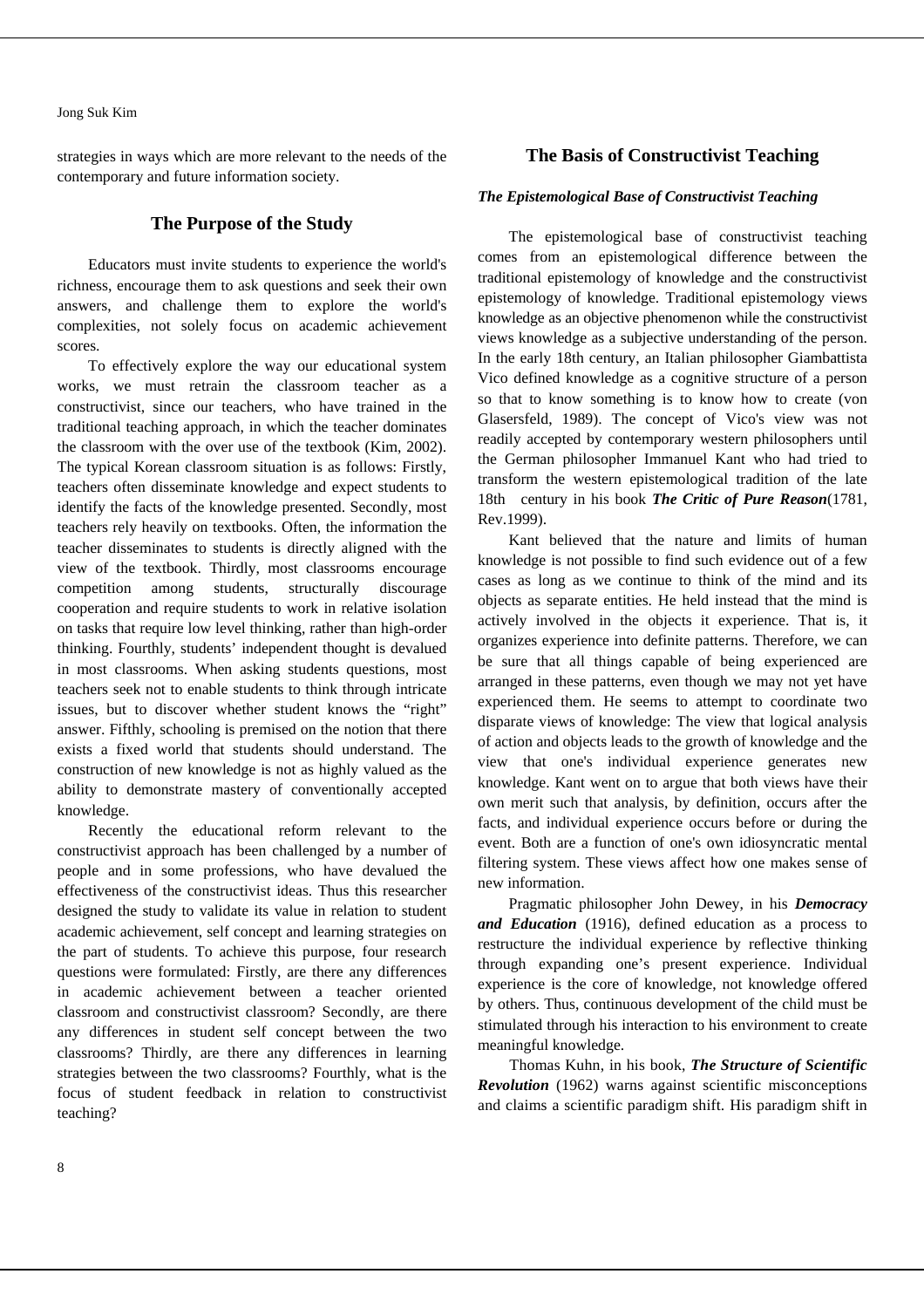science is similar to the adaptive process offered by Jean Piaget, one of the most influential epistemological constructivists.

## *The Psychological Base of Constructivist Teaching*

Jean Piaget (1976), in his book *To Understand is to Invent: the Future of Education* (1973) states that the growth of knowledge is the result of individual constructions made by the learner's understanding. Piaget contends that the current state of knowledge is temporal, changing as time passes as knowledge in the past has changed, it is not a static instance; it is a process. It is a process of continual construction and reorganization. Piaget viewed constructivism as a way of explaining how people come to know about their world. He collected an extensive body of research of children's behaviors and witnessed children's behaviors which then use to create well-supported inferences about the function of the mind.

Lev Vygotsky (1978) in his *Mind in Society* outlined how thought and language are independent and develop separately, but with similar processes. He also offers pointers for instructional technologists. Vygotsky analyzed a number of studies to help develop his theories of thought and language. He took the strengths of those studies to form his theories, and then tested his theories in his own studies. His theories were influenced by Piaget in which he wrote about the development of thought and speech. Throughout his book he made statements about instruction that have been compiled to connect how instructional technologist can benefit from Vygotsky's analysis and studies. He wrote that a child develops thought and speech separately before two years of age and then s/he merges and joins these functions at two years to initiate a new form. Thought becomes verbal, and speech becomes rational. Speech serves the intellect as thoughts are spoken. Social environment is important to a children's development because it can accelerate or decelerate development.

Although Vygotsky did not emphasize the zone of proximal development (ZPD) in this book; the ZPD is relevant to instructional technologists. Since instruction should precede development, the requisite functions are immature when instruction begins. The discrepancy between children's actual mental age and the level they reach in solving problems with assistance is the ZPD. There is no single ZPD for individuals because the zone varies with culture, society, and experience. Vygotsky claimed that the larger the zone, the better students will learn in school. For a ZPD to be created there must be a joint activity that creates a context for student and expert

interaction. The expert may then use multiple instructional strategies. Social interaction is important because the expert can model the appropriate solution, assist in finding the solution, and monitor the student's progress. Vygotsky believed that partners should jointly solve problems to bring about cognitive development. Computer programs can be designed by the expert to help the students reach their potential in their ZPD in many ways.

## *The Theoretical Assumption of Constructivist Teaching*

What is the theoretical assumption of constructivist teaching? There are three fundamental differences between constructivist teaching and other teachings. Firstly, learning is an active constructive process rather than the process of knowledge acquisition. Secondly, teaching is supporting the learner's constructive processing of understanding rather than delivering the information to the learner. Thirdly, teaching is a learning-teaching concept rather than a teaching-learning concept. It means putting the learner first and teaching is second so that the learner is the center of learning. Who argues for these assumptions? The constructivists such as Jonassen(1990) and others enlist the following theoretical assumptions(Kim, 1993):

Firstly, knowledge is constructed out of sensual and perceptive experiences of the learner in which learning is internalize through the learner's constructive process in nature. Secondly, knowledge is the personal understanding of the outside world through personal experience rather than the experiences of others. Thirdly, this internally represented knowledge becomes the basis of other structures of knowledge and a new cognitive structure of the person. Fourthly, learning is an active process of developing meaning based on individual personal experiences. In other words, learning is a developing process by the learner's understanding of the real world. Fifthly, it comes from the premise that personal understandings result in various perspectives. The perspectives constructed within the individual cognitive conceptual structure attempt to share all possible various perspectives. Sixthly, learning creates knowledge in the context of a situational reality. Knowledge is the understanding of meaning through situational contexts, not objective reality.

# *The Principles and Strategies of Constructivist Teaching*

Constructivist teaching stands in contrast to traditional teaching practice in the Korean classroom. Traditionally,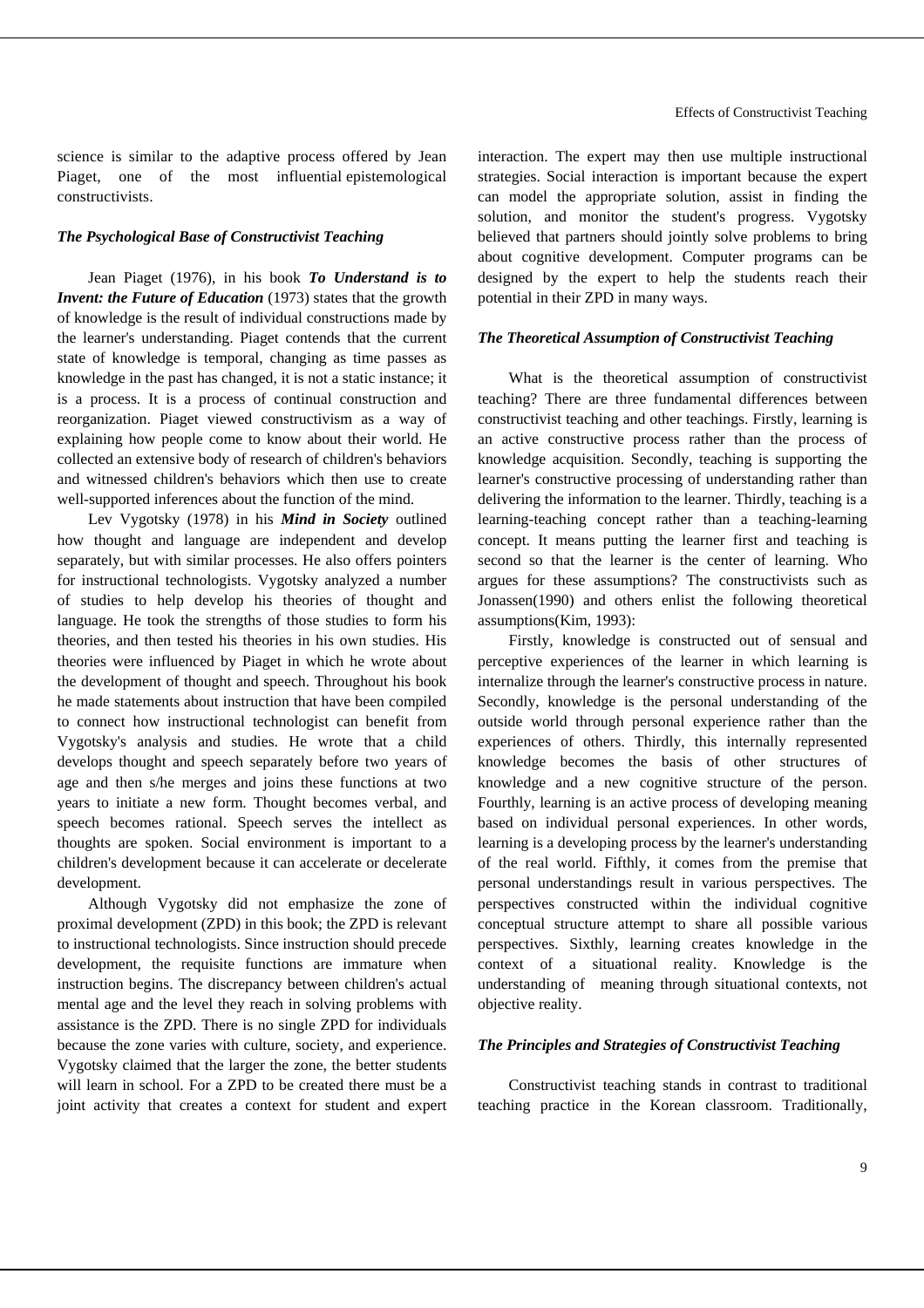learning has been thought to be nothing but a repetitive activity, a process that involves students imitating newly provided information in tests. The constructivist teaching practice, on the other hands, helps learners to internalize and transform new information. Transformation of information occurs through the creation of new understanding that results from the emergence of new cognitive structures. Teachers may invite transformations but may neither mandate nor prevent them. Deep understanding is, unlike the repetition of prescribed behavior, the act of transforming ideas into broader, more comprehensive images which escape concise description.

The principles of constructivist teaching are: 1) posing problems of emerging relevance to students; 2) structuring learning around primary concepts: the quest for essence; 3) seeking and valuing student's points of view; 4) adapting the curriculum to address students' suppositions; and 5) assessing student learning in the context of teaching(Brook & Brooks, 1993)

Traditional instruction leads students to believe they are not interested in particular subject areas. The constructivist paradigm holds disinterest less as a function of a particular subject area than as a function of the ways in which students have been taught. Let's look at the following table, which

summarizes the differences in school environment between traditional classrooms and constructivist classrooms:

Some characteristics of constructivists teaching are: 1) constructivist teachers invite student questions and ideas. 2) Constructivist teachers accept and encourage students' invented ideas. 3) Constructivist teachers encourage student's leadership, cooperation, seeking information, and the presentation of the ideas, 4) constructivist teachers modify their instructional strategies in the process of teaching based upon students; thought, experience and or interests. 5) Constructivist teachers use printed materials as well as experts to get more information. 6) Constructivist teachers encourage free discussions by way of new ideas inviting student questions and answers. 7) Constructivist teachers encourage or invite students' predictions of the causes and effects in relation to particular cases and events. 8) Constructivist teachers help students to test their own ideas. 9) Constructivist teachers invite students' ideas, before the student is presented with the ideas and instructional materials. 10) Constructivist teachers encourage students to challenge the concepts and ideas of others. 11) Constructivist teachers use cooperative teaching strategies through student interactions and respect, sharing ideas and learning tasks. 12) Constructivist teachers encourage students to respect and use other people's ideas

| <b>Traditional Classrooms</b>                                                                                    | <b>Constructivist Classroom</b>                                                                                                                                             |
|------------------------------------------------------------------------------------------------------------------|-----------------------------------------------------------------------------------------------------------------------------------------------------------------------------|
| Curriculum is presented part to whole, with emphasis on<br>basic skills.                                         | Curriculum is presented whole to part with emphasis on big<br>concepts                                                                                                      |
| Strict adherence to fixed curriculum is highly valued                                                            | Pursuit of student questioning is highly valued                                                                                                                             |
| Curricular activities rely heavily on textbooks and<br>workbooks                                                 | Curricular activities rely heavily on primary sources of data<br>and manipulative materials                                                                                 |
| Students are viewed as "blank slates"<br>onto which<br>information is etched by the teacher                      | Students are viewed as thinkers with emerging theories<br>about the world                                                                                                   |
| generally behave in a didactic<br>Teachers<br>manner,<br>disseminating information to students                   | Teachers generally behave in an interactive manner,<br>mediating the environment for students                                                                               |
| Teacher seeks the correct answer to validate student<br>learning                                                 | Teachers seek the student's point of view in order to<br>understand student's present conceptions for use in<br>subsequent lessons                                          |
| Assessment of student learning is viewed as separate from<br>teaching and occurs almost entirely through testing | Assessment of student learning is interwoven with teaching<br>and occurs through teacher observations of students at work<br>and through student exhibitions and portfolios |
| Students primarily work alone                                                                                    | Students primarily work in group                                                                                                                                            |

A Look at the School Environment

Source: Cited from Brooks and Brooks, 1993, p.17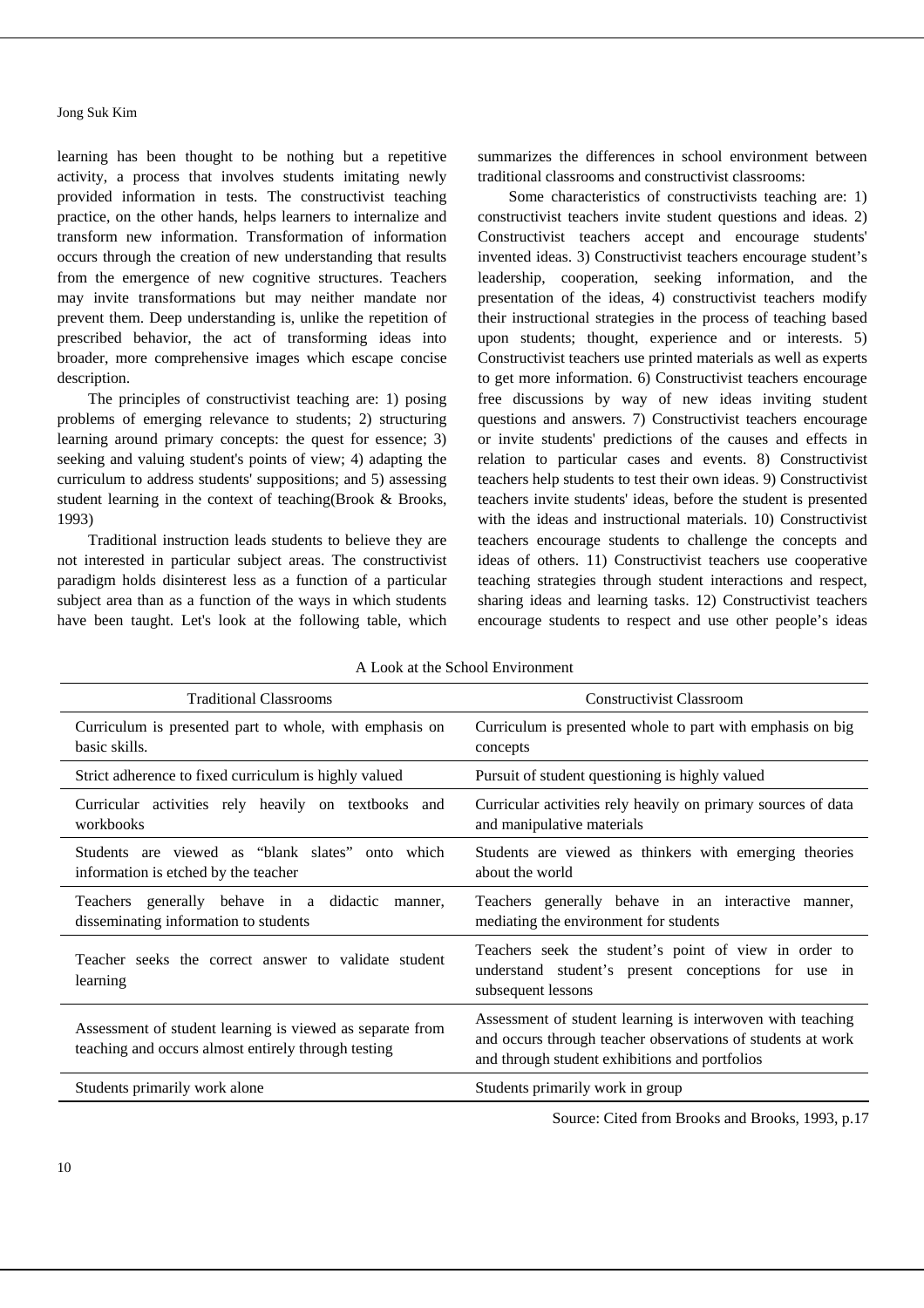through reflection and analysis. 13) Constructivist teachers welcome the restructuring of his/her ideas through reflecting on new evidence and experiences (Yager, 1991)

The instructional strategy of constructivist teaching is inviting ideas, exploring, proposing explanations and solution, and taking action (Yager, 1991)

# **Methods**

76 elementary six graders were divided into two groups: the experimental group, 38(male 21, female 17), and the control group, 38(male 22, female 16). The learning task was mathematics of sixth grade level (counting, areas of circle and fans, area and volumes of trunks, ratio graphics and proportions) for sixth graders. The treatment period was 40 hours over 9 weeks.

The constructivist teaching approach based on Yager(1991) undertook the following steps: 1) inviting ideas; 2) exploring; 3) proposing; 4) explanation and solution; 5) taking action. Traditional teaching approach undertook the following steps: 1) introduction; 2) development; 3) review.

The instruments to validate the effectiveness were: a) academic achievement test made by classroom teacher; b) self-concept inventory which includes 15 items of general self-concept, 20 items of academic self-concept, and 20 items of non-academic self-concept. Cronbach alpha for the scales range from .74 to 81 and test-retest correlation coefficient for the scales range from .85 to .93; c) learning strategies inventory made by Claire et al includes 77 items( 8 items of learning attitude and interest, 8 items of motivation, diligence, self-discipline, willingness to work hard, 8 items of use of time management principles for academic tasks, 8 items of anxiety and worry about school performance, 8 items of concentration and attention to academic tasks, 8 items of information processing, acquiring knowledge, and reasoning, 5 items of selecting main ideas and recognizing important information, 8 items of use of support techniques and materials , 8 items of self-testing, reviewing and preparing for the classes, 8 items of test strategies and preparing for tests),

Table 1. *Mean and Standard deviation of pre-posttest score*

with each item being scaled by 5 on the Likert scale. Coefficient Alphas for the scales range from a low of .68 to a high of .86 and test-retest correlation coefficients for the scales range from a low of .72 to a high of .85, demonstrating a high degree of stability for the scale score; d) the classroom environment survey on constructivist teaching made by Kim(1997), 41 items which includes 7 items of relevance of the learning tasks, 4 items of big concepts presented by the teacher, 11 items of seek and value learner's view by the teacher, 11 items of learner supposition, 8 items of assessment in the context of teaching. Coefficient Alphas for the scales range from .74 to .82 and test-retest correlation coefficients for the scales range from .72 to .83.

The research design was a nonequivalent control group of pretest/post-test design as follows:

| Pretest  | Treatment | Posttest |
|----------|-----------|----------|
| OI       | X 1       | റാ       |
| $\Omega$ |           | ω        |

| O1 O3: Pretest of Academic Achievement,   |
|-------------------------------------------|
| Self-concept, Learning Strategies         |
| O2 O4: Post-test of Academic Achievement, |
| Self-concept, Learning Strategies         |
| X1: Constructivist Teaching               |
| X2: Traditional Teaching                  |

# **The Results of the Study**

#### *The Academic Achievement of the Students*

The academic achievements of the experimental group compared with those of the control group appear in the table 1.

<Table 1> indicates that the experimental group scored an average 64.60 at pretest and 75.65 at post-test for a 11.05 gain while the control group scored an average 69.73 at pretest and 64.65 at post-test for a 5.08 decline. In order to determine the effectiveness of constructivist teaching on academic achievement, pretest and post-test scores were

|          | N  |       | Pretest   |       | Posttest  |                   |       |  |
|----------|----|-------|-----------|-------|-----------|-------------------|-------|--|
| Group    |    | M     | <b>SD</b> | M     | <b>SD</b> | <b>Difference</b> | Rem M |  |
| Exe. gr. | 38 | 64.60 | 19.41     | 75.65 | 16.34     | 11.05             | 77.35 |  |
| Con. gr. | 38 | 69.73 | 20.86     | 64.65 | 18.58     | $-5.07$           | 62.95 |  |
| Total    | 76 | 67.17 | 20.18     | 70.15 | 18.24     | 2.98              | 70.15 |  |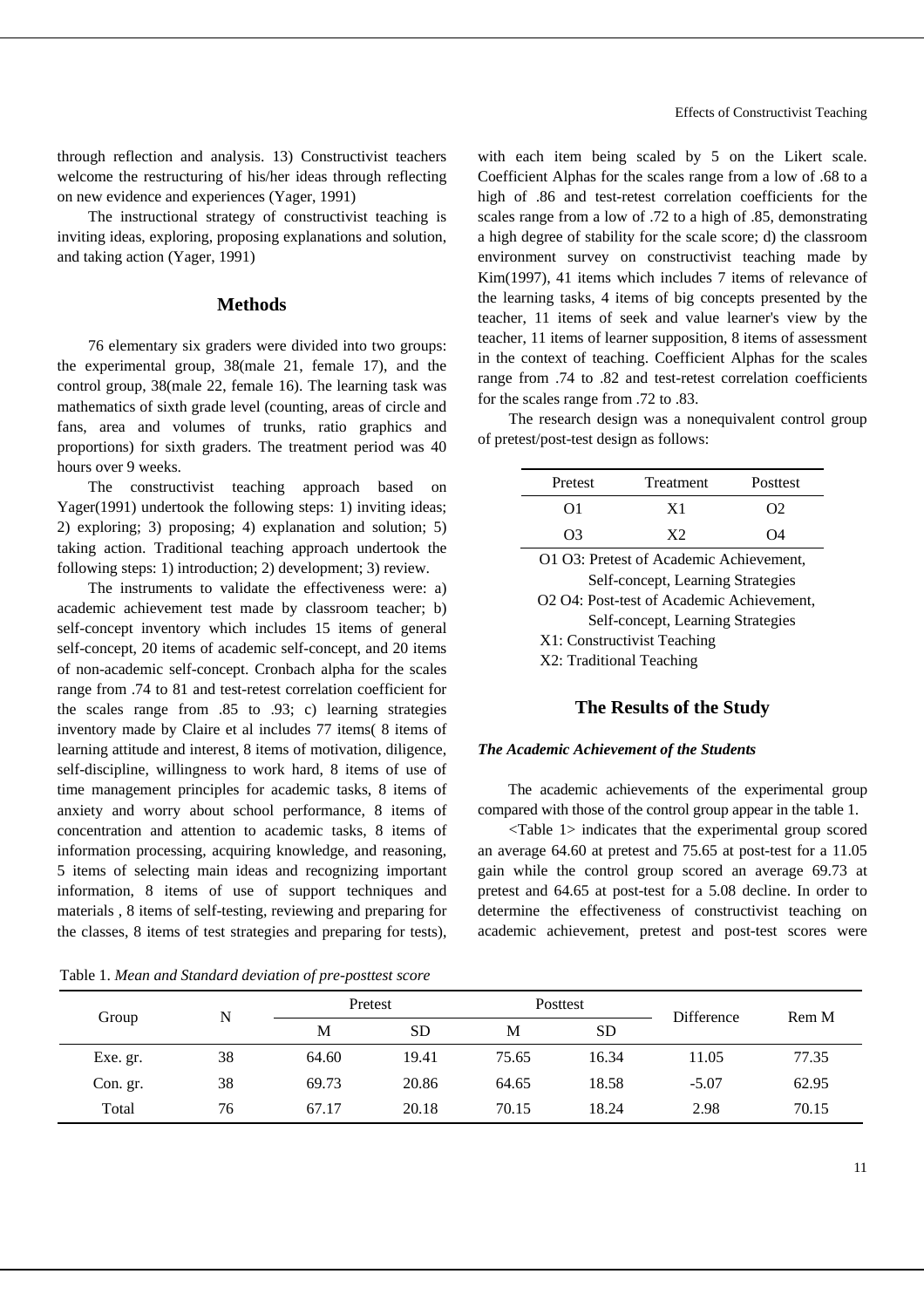Table 2. *The covariance of academic achievement*

| Variance    | Square   | Degree of<br>freedom | Median<br>square | F        |
|-------------|----------|----------------------|------------------|----------|
| Covariance  | 11598.64 |                      | 11598.64         | 89.11*** |
| Main effect | 3873.94  |                      | 3873.94          | 29.76*** |
| Residual    | 9501.51  | 73                   | 130.15           |          |
| Total       | 24974.10 | 75                   |                  |          |

\*\*\* p<.001

statistically analyzed by teaching methods as the independent variable, academic achievement of the students as dependent variable. Covariance analyses were performed and the results are shown in <Table 2>.

<Table 2> shows that there is a significant difference found between the constructivist teaching group and the traditional teaching group at p<.001 with F=89.11 in academic achievement. Therefore, the constructivist teaching group outperformed the traditional teaching group in academic achievement.

# *The Self-concepts of the Students*

Self-concept of the experimental group compared to those of the control group appeared in <Table 3>

<Table 3> indicates that the pretest mean score of selfconcept of experimental group is 89.60 while the score of control group is 92.39 which results in a difference between the two groups of 2.79. The subscale of self-concept appeared to show that the experimental group scored general selfconcept (24.31), academic self-concept (30.86), and nonacademic self-concept (36.05) while the control group scored general self-concept (24.94), academic self-concept (31.39), and nonacademic self-concept (36.05). It indicates that the control group's scores in all sub-scales are over those of experimental group.

The post-test mean score of self-concept of the experimental group is 92.94 while the score of the control group is 96.28, meaning the difference between the two groups is 3.34 whereas the control group is still higher in scores compared to the experimental group. The sub-scale of self-concept appeared to show that the experimental group scored general self-concept (25.28), academic self-concept (31.57), and nonacademic self-concept (36.86) while the

|              | Self-concept       |           | General self-<br>concept | Academic self-<br>concept | Nonacademic self-<br>concept | Total |
|--------------|--------------------|-----------|--------------------------|---------------------------|------------------------------|-------|
|              | Score              |           | 30                       | 40                        | 40                           | 110   |
|              | Pretest            | M         | 24.31                    | 30.86                     | 35.35                        | 89.60 |
|              |                    | <b>SD</b> | 3.46                     | 4.09                      | 2.64                         | 11.29 |
| Experimental |                    | M         | 25.28                    | 31.57                     | 36.07                        | 92.94 |
|              | Post-test<br>group | <b>SD</b> | 2.56                     | 3.78                      | 2.61                         | 7.28  |
|              | Remedial M         |           | 25.46                    | 31.79                     | 36.39                        | 93.78 |
|              | Pretest            | M         | 24.94                    | 31.39                     | 36.05                        | 92.39 |
|              |                    | <b>SD</b> | 3.11                     | 4.07                      | 2.73                         | 8.70  |
| Control      |                    | M         | 26.57                    | 32.84                     | 36.86                        | 96.28 |
|              | Post-test<br>group |           | 2.90                     | 4.62                      | 2.38                         | 8.57  |
|              | Remedial M         |           | 26.40                    | 32.62                     | 36.66                        | 95.45 |

Table 3. *The self-concept of the two groups*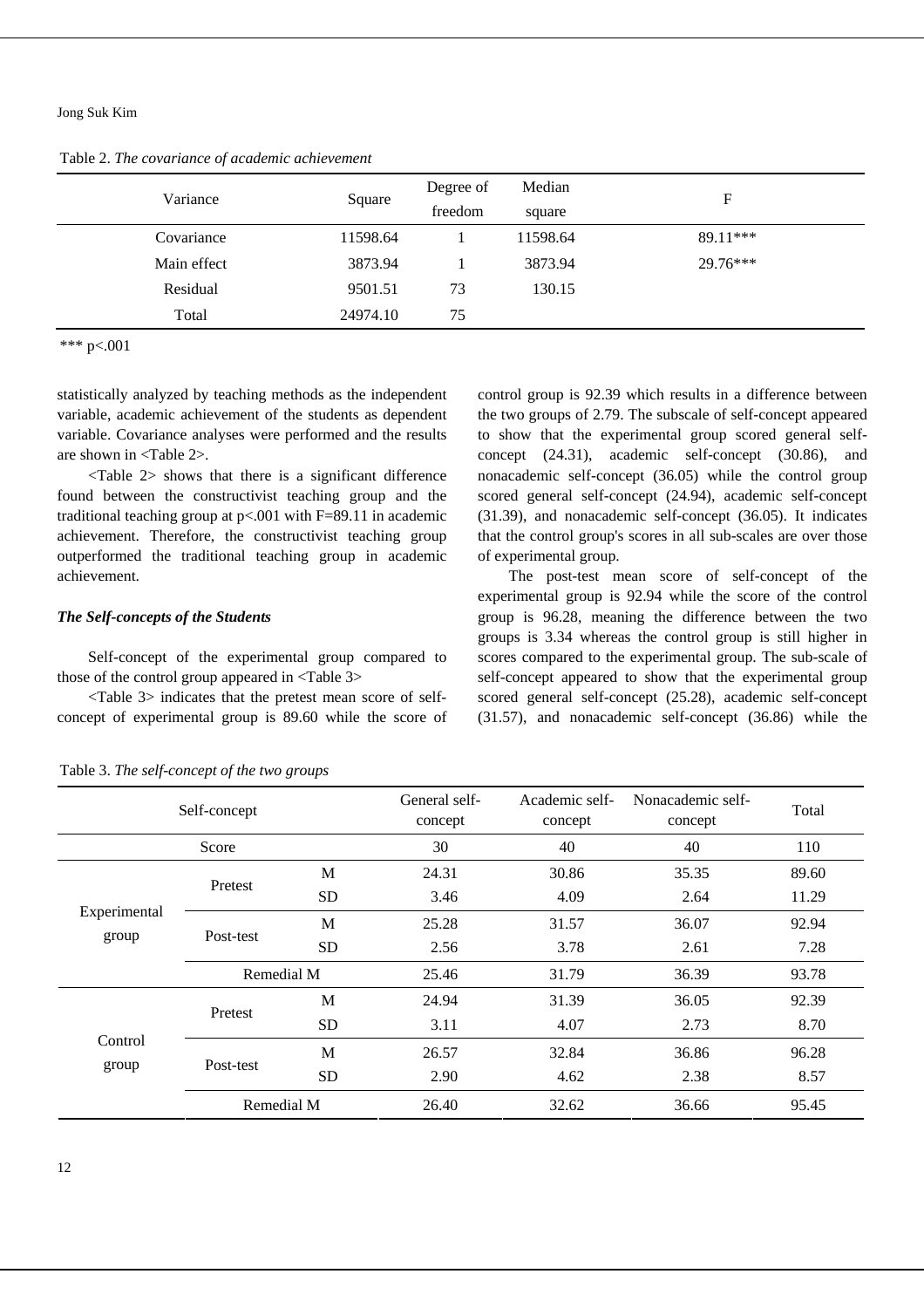| Source      | Square  | df | M Square | F           |
|-------------|---------|----|----------|-------------|
| Covariance  | 2840.96 |    | 2840.96  | $103.56***$ |
| Main effect | 52.38   |    | 52.38    | 1.91        |
| Residual    | 2002.57 | 73 | 27.43    |             |
| Total       | 4895.93 | 75 |          |             |

Table 4. *The covariance of self-concept*

\*\*\* p<.001

Table 5. *The covariance of self-concept subscale*

|              |            |         |          |          | (Covariance: pretest self-concept) |
|--------------|------------|---------|----------|----------|------------------------------------|
| Self-concept | Source     | Square  | df       | M square | $\boldsymbol{\mathrm{F}}$          |
|              | Covariance | 249.16  |          | 249.16   | 56.38***                           |
| General      | M effect   | 16.91   | $\bf{1}$ | 16.91    | 3.83                               |
| self-concept | Residual   | 332.59  | 73       | 4.41     |                                    |
|              | Total      | 588.67  | 75       |          |                                    |
|              | Covariance | 878.31  |          | 878.31   | 138.94***                          |
| Academic     | M effect   | 12.84   | $\bf{l}$ | 12.84    | 2.03                               |
| self-concept | Residual   | 461.47  | 73       | 6.32     |                                    |
|              | Total      | 1532.63 | 75       |          |                                    |
|              | Covariance | 186.62  |          | 186.62   | 50.38***                           |
| Nonacademic  | M effect   | 1.34    |          | 1.34     | 0.36                               |
| self-concept | Residual   | 266.69  | 72       | 3.70     |                                    |
|              | Total      | 454.66  | 74       |          |                                    |

\*\*\*p< .001

control group scored general self-concept (26.57), academic self-concept (32.84), and nonacademic self-concept (36.86). It indicates that the control group's scores in all subscales are higher than those of the experimental group. In order to determine the implications of this statistical analysis, a covariance analysis were performed with pretest scores as covariance and the results appear in <Table 4>.

<Table 4> indicates that although the covariance of pretest scores of self-concept appeared to show a significant difference found at  $p<0.001$  with  $F=103.56$ , there is no significant difference found between the two groups after covariance analysis of pretest scores. To find any differences within the self-concept scales, covariance analysis was performed with the results shown in <Table 5>.

<Table 5> indicates that although covariance of pretest of general, academic, and nonacademic self-concepts appeared to show significant differences (found at p<.001 with  $F=56.38$ . 138.94, and 50.38 respectively), there is no

significant difference between the two groups found after covariance analysis of pretest scores was performed.

Consequently, constructivist teaching did not appear to be influential in regard to the learners' self-concept change in this study.

# *Learning Strategies of the Students*

The learning strategies of the experimental group compared to those of the control group and appear in <Table  $6\geq$ 

<Table 6> indicates that the experimental group scored 451.60 at the pretest of learning strategies while the control group scored 469.73. However, the experimental group scored 468.13 at the post-test while the control group scored 450.65. This means that the experimental group improved at post-test while the control group deteriorated at post-test. It appeared that the remedial mean score of the experimental group shows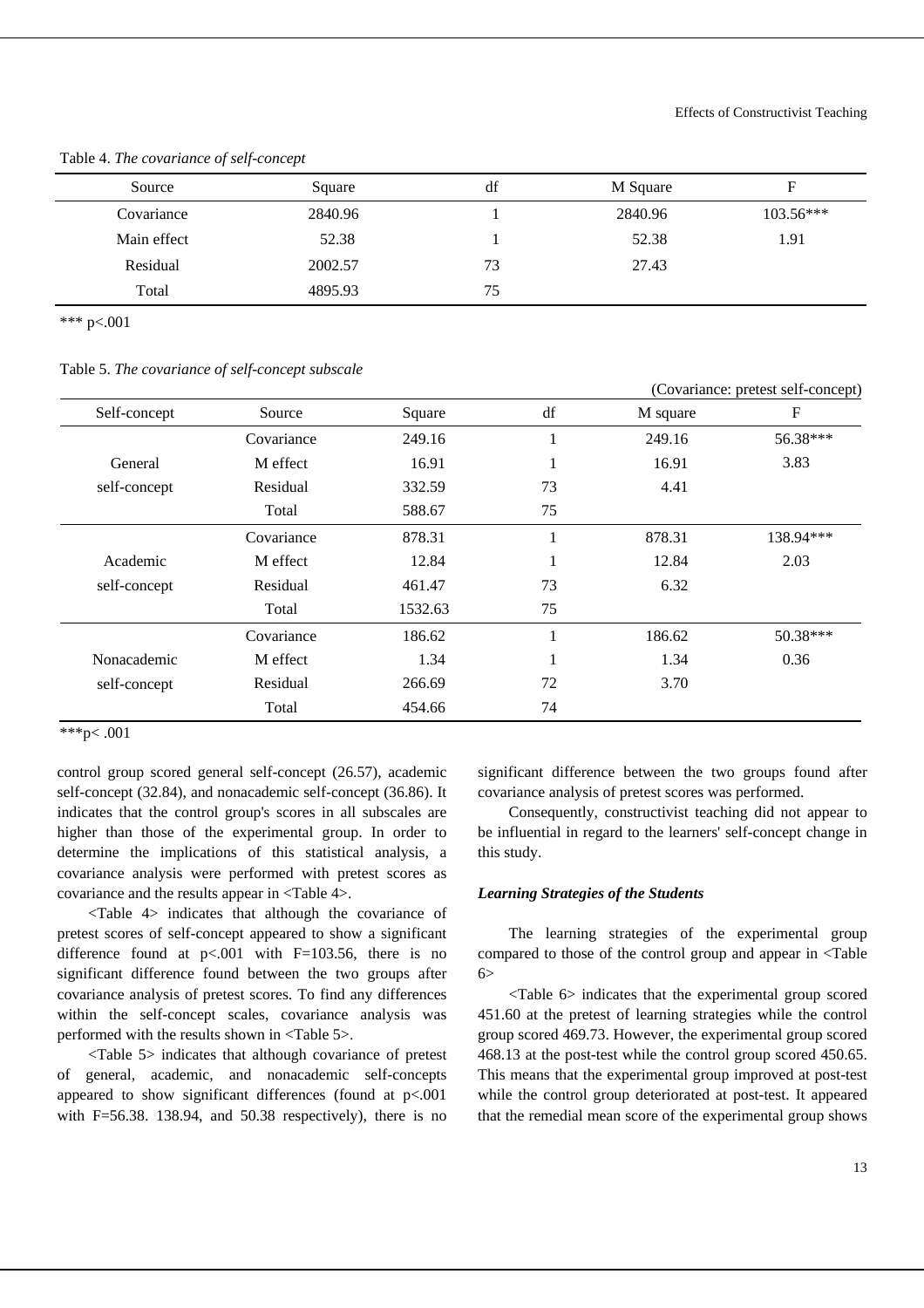Table 6. *The learning strategies of two groups*

|                  |       | Experimental group |           |        |           |          | Control group |           |           |           |          |
|------------------|-------|--------------------|-----------|--------|-----------|----------|---------------|-----------|-----------|-----------|----------|
| <b>Subscales</b> | Score |                    | Pretest   |        | Post-test | Remedial |               | Pretest   | Post-test |           | Remedial |
|                  |       | M                  | <b>SD</b> | M      | <b>SD</b> | M        | M             | <b>SD</b> | M         | <b>SD</b> | M        |
| Attitude         | 100   | 46.42              | 31.39     | 46.47  | 27.92     | 47.27    | 49.36         | 27.90     | 45.55     | 25.96     | 44.75    |
| Motivation       | 100   | 24.26              | 20.78     | 23.68  | 15.92     | 24.04    | 26.39         | 17.49     | 16.05     | 13.90     | 15.69    |
| Time-mgnt        | 100   | 64.86              | 16.74     | 66.44  | 20.98     | 65.53    | 62.50         | 19.92     | 58.02     | 24.06     | 58.93    |
| Anxiety          | 100   | 40.68              | 26.08     | 49.97  | 28.52     | 53.69    | 50.26         | 27.28     | 48.52     | 28.37     | 44.80    |
| Concentrat       | 100   | 55.52              | 28.49     | 53.36  | 27.71     | 53.99    | 57.44         | 28.12     | 59.31     | 26.31     | 58.68    |
| Info.proces      | 100   | 39.13              | 26.65     | 40.44  | 26.81     | 43.03    | 46.68         | 31.73     | 42.65     | 29.82     | 40.07    |
| Main idea        | 100   | 58.28              | 31.79     | 56.44  | 31.44     | 55.56    | 55.60         | 33.09     | 60.78     | 26.47     | 61.67    |
| Supt mat.        | 100   | 36.78              | 29.45     | 38.57  | 26.23     | 38.81    | 37.57         | 28.70     | 32.00     | 26.36     | 31.76    |
| Self-test        | 100   | 35.00              | 28.48     | 43.60  | 31.37     | 44.71    | 37.97         | 33.23     | 36.42     | 30.77     | 35.31    |
| Test             | 100   | 50.63              | 27.26     | 49.10  | 30.33     | 47.54    | 45.92         | 25.83     | 51.31     | 25.64     | 52.87    |
| Total            | 1000  | 451.60             | 186.30    | 468.13 | 182.13    | 475.89   | 469.73        | 156.10    | 450.65    | 158.56    | 442.88   |

475.89 while those of the control group shows 442.88 which indicates the experimental group has scored 33.01 more than the control group. We may assume that constructivist teaching influenced the learning strategies of students more positively than the traditional teaching.

The mean score changes of the learning strategies between two groups by the post-test scores minus pretest scores resulted in the following data<Table 7>.

<Table 7> tells us that the learning strategies score of the experimental group improved 17.03 while that of the control group deteriorated -19.06 points. Thus, the mean score differences of the two groups is 36.09 points. The score differences of the two groups appeared to show that the experimental group increased in terms of attitude (3.86), motivation (10.29), time management (6.04), anxiety to learn (11.04), information processing (5.33), support techniques and materials (7.35), self test or review (10.15) higher than the control group while the control group increased the score of concentration (-4.42), main idea (-7.35), preparation for test (- 6.91) higher than the experimental group.

It tell us that the students of the constructivist teaching group employed more learning strategies in attitudes to learning and interest, motivation to learn, the use of time management principles for academic tasks, anxiety and worry about school performance, information processing and reasoning, the use of support techniques and materials, self testing, reviewing and preparing for class while the control group makes more use of the learning strategies in

Table 7. *The comparison of learning strategies score between pre & post-test*

| <b>Subscales</b> | Exp. group | cont group | Mean score<br>differences<br>Between |
|------------------|------------|------------|--------------------------------------|
|                  | M          | M          | pre-/post-test                       |
| Attitude         | 0.05       | $-3.81$    | 3.86                                 |
| Motivation       | $-0.05$    | $-10.34$   | 10.29                                |
| Time mgnt.       | 1.57       | $-4.47$    | 6.04                                 |
| Anxiety          | 9.28       | $-1.73$    | 11.01                                |
| Concentrate      | $-2.15$    | 1.86       | -4.42                                |
| Info.proces      | 1.31       | $-4.02$    | 5.33                                 |
| Main idea        | -1.84      | 5.18       | $-7.02$                              |
| Supt mat.        | 1.78       | $-5.57$    | 7.35                                 |
| Self-test        | 8.60       | $-1.55$    | 10.15                                |
| <b>Test</b>      | $-1.52$    | 5.39       | -6.91                                |
| Total            | 17.03      | $-19.06$   | 36.09                                |

#### Table 8. *Covariance of learning strategies*

|             | ------ - - - - - --- ----- - - , ----- - - , --- - - , --- - - , --- - , --- - - |    |            |             |
|-------------|----------------------------------------------------------------------------------|----|------------|-------------|
| Source      | Square                                                                           | df | M square   | н           |
| Covariance  | 1590098.19                                                                       |    | 1590098.19 | $210.01***$ |
| Main effect | 20644.35                                                                         |    | 20644.35   | 2.73        |
| Residual    | 552733.60                                                                        | 73 | 7571.69    |             |
| Total       | 2163476.15                                                                       | 75 |            |             |
|             |                                                                                  |    |            |             |

\*p< .05 \*\*p< .01 \*\*\*p< .001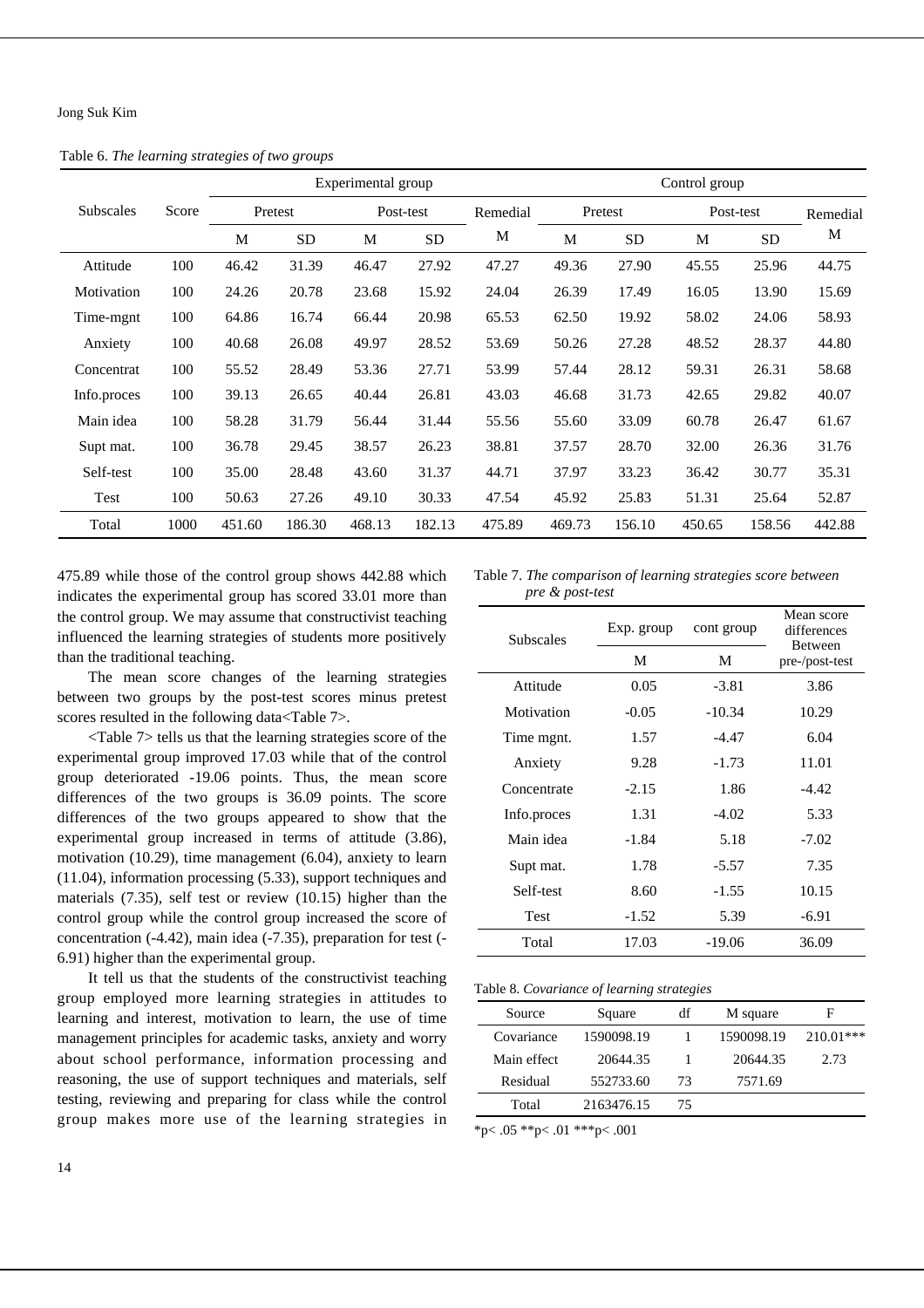| Subscales   | Source     | Square   | $\mathrm{d}\mathrm{f}$ | M square | $\rm F$    |
|-------------|------------|----------|------------------------|----------|------------|
|             | Covariance | 19243.18 | $\mathbf{1}$           | 19243.18 |            |
| Attitude    | M effect   | 120.89   | 1                      | 120.89   | 40.77***   |
|             | Residual   | 34454.90 | 73                     | 471.98   | 0.26       |
|             | Total      | 53818.98 | 75                     |          |            |
|             | Covariance | 2935.75  | 1                      | 2935.75  |            |
| Motivation  | M effect   | 1322.34  | 1                      |          | $16.00***$ |
|             | Residual   | 13390.58 | 73                     | 1322.34  | $7.21**$   |
|             | Total      | 17648.68 | 75                     | 183.43   |            |
|             | Covariance | 15339.49 | $\mathbf{1}$           |          | 48.89***   |
|             | M effect   | 824.13   | 1                      | 15339.49 | 2.63       |
| Time-mgnt   | Residual   | 22906.10 | 73                     | 824.13   |            |
|             | Total      | 39069.73 | 75                     | 313.78   |            |
|             | Covariance | 30466.95 | $\mathbf{1}$           |          | 79.40***   |
| Anxiety     | M effect   | 1455.55  | 1                      | 30466.95 | $3.79*$    |
|             | Residual   | 28011.73 | 73                     | 1455.55  |            |
|             | Total      | 59934.25 | 75                     | 383.72   |            |
| Concentrate | Covariance | 25785.30 | $\mathbf{1}$           | 25785.30 | 66.00***   |
|             | M effect   | 416.89   | 1                      | 416.89   | 1.07       |
|             | Residual   | 28518.90 | 73                     | 390.66   |            |
|             | Total      | 54721.10 | 75                     |          |            |
|             | Covariance | 29767.61 | $\mathbf{1}$           | 29767.61 | 73.23***   |
|             | M effect   | 164.20   | 1                      | 164.20   | 0.40       |
| Info.proces | Residual   | 29672.96 | 73                     | 406.47   |            |
|             | Total      | 59604.78 | 75                     |          |            |
|             | Covariance | 33524.70 | $\mathbf{1}$           | 33524.70 | 85.43***   |
|             | M effect   | 708.43   | 1                      | 708.43   | 1.81       |
| Main idea   | Residual   | 28646.78 | 73                     | 392.42   |            |
|             | Total      | 62879.93 | 75                     |          |            |
|             | Covariance | 22968.52 | $\mathbf{1}$           | 22968.52 | 59.69***   |
|             | M effect   | 946.44   | $\mathbf{1}$           | 946.44   | 2.46       |
| Supt mat.   | Residual   | 28090.65 | 73                     | 384.80   |            |
|             | Total      | 52005.63 | 75                     |          |            |
|             | Covariance | 38493.98 | 1                      | 38493.98 | 87.04***   |
|             | M effect   | 1673.12  | $\mathbf{1}$           | 1673.12  | $3.78*$    |
| Self-test   | Residual   | 32283.87 | 73                     | 442.24   |            |
|             | Total      | 72450.98 | $75\,$                 |          |            |
|             | Covariance | 22482.54 | $\mathbf{1}$           | 22482.54 | 46.29***   |
|             | M effect   | 535.86   | 1                      | 535.86   | 1.10       |
| Test        | Residual   | 35456.22 | 73                     | 485.70   |            |
|             | Total      | 58474.63 | 75                     |          |            |

Table 9. *Covariance of learning strategies sub-skills at pretest*

\*p< .05 \*\* p< .01 \*\*\* p< .001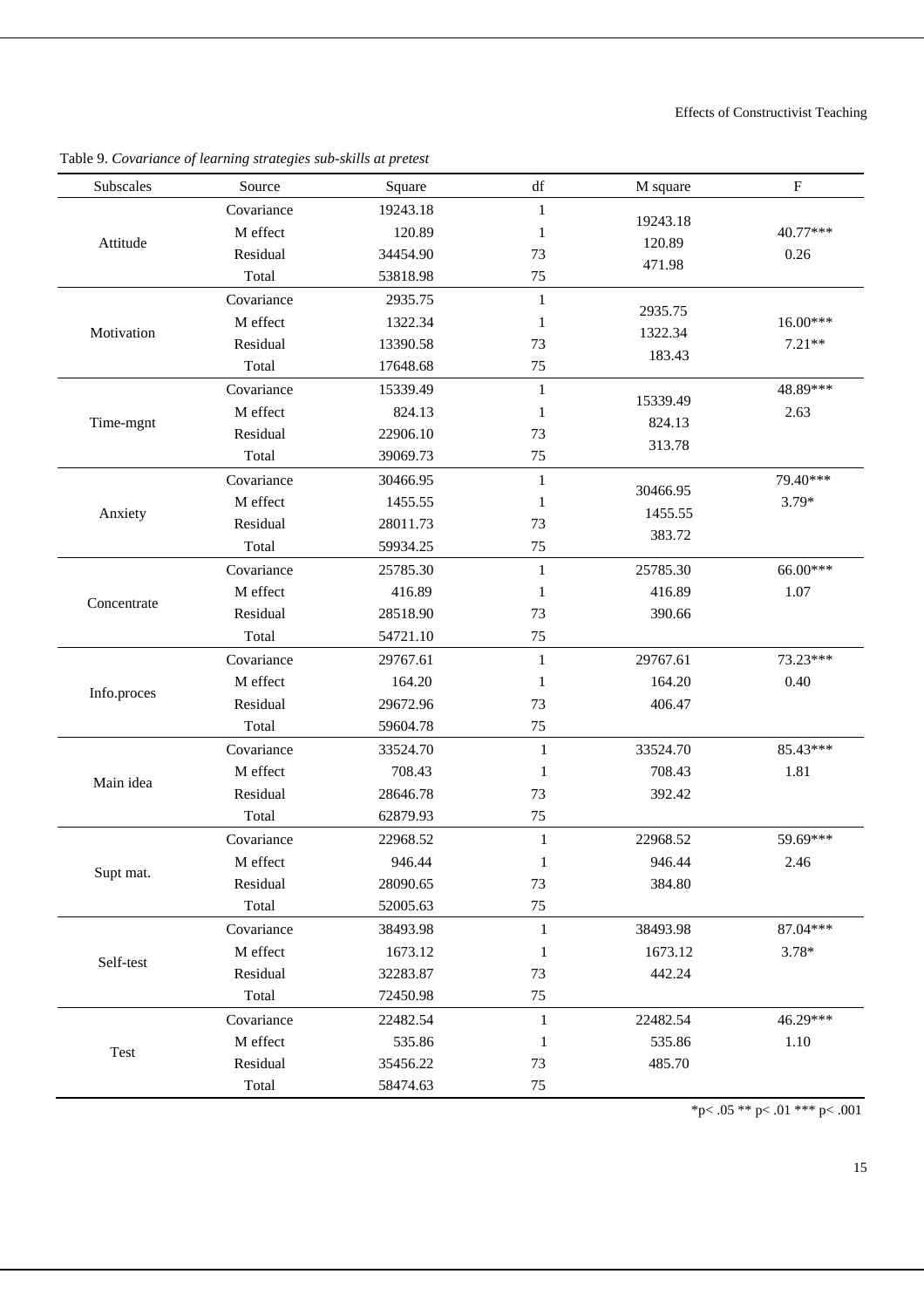concentration and attention to academic tasks, selecting main ideas and recognizing important information, and preparing for tests.

To test if there is any significant difference between the two groups, covariance analysis was performed using the pretest score as covariance as shown in <Table 8>.

As <Table 8> indicated that although there is significant difference in covariance in terms of pretest score differences, there is no significant difference found after analysis with pretest covariance. This means there is no significant difference found between constructivist teaching and traditional teaching.

To test any significant difference between subdivisions of learning strategies, Covariance analysis of the sub-skills of learning strategies was performed with covariance of pretest scores, the results of which are shown in <Table 9>

<Table 9> indicates that although all sub-skills have significant differences of covariance in the pretest stage, there are statistical differences found after controlled by pretest scores in motivation, diligence, self-discipline to work hard at p<.01 with F=7.21, anxiety and worry about school performance at  $p<0.05$  with F=3.79, self-testing, reviewing, preparing for class at p<.05 with F=3.78. Other sub-skills such as attitude and interest, use of time management principles for

#### Table 10. *Student preference to the teaching paradigm*

academic tasks, concentration and attention to academic tasks, information processing, acquiring knowledge, and reasoning, selecting main ideas and recognizing important information, use of support techniques and materials, and test strategies and preparing for tests showed no significant difference found between two groups.

Consequently, the result of this statistical analysis tells us that although the experimental group of the total score of posttest was higher than the control group's score, there is no significant difference found between two groups. However, only in motivation, anxiety, self-testing, is there a significant difference found except for other sub-skills.

# *Student preference to teaching paradigms*

Student preferences regarding teaching paradigms of the experimental group compared to that of the control group appear in <Table 10>.

<Table 10> indicates that the pretest total mean score of the experimental group is 154.68 while that of the control group is 146.21 which represents a 8.47 difference between the two groups. The post-test total mean score of the experimental group is 160.81 while that of control the group is 137.13 which means a 23.68 difference between the two

| <b>Dimensions</b> |            |           | Relevance | Big concept | Student views | Suppositions | Assesment | Total  |
|-------------------|------------|-----------|-----------|-------------|---------------|--------------|-----------|--------|
| Score             |            | 35        | 20        | 55          | 55            | 40           | 205       |        |
| Exp. group        | Pre-       | M         | 23.60     | 12.36       | 43.28         | 43.71        | 28.26     | 154.68 |
|                   | test       | <b>SD</b> | 3.00      | 1.88        | 6.67          | 5.19         | 4.40      | 17.46  |
|                   | Post       | M         | 24.42     | 12.60       | 45.50         | 45.68        | 29.23     | 160.81 |
|                   | test       | <b>SD</b> | 3.49      | 2.52        | 6.69          | 6.47         | 4.37      | 18.92  |
|                   | Remedial M |           | 24.21     | 12.51       | 45.25         | 45.13        | 29.15     | 158.96 |
| Cont. group       | Pre-       | M         | 21.92     | 11.86       | 42.26         | 39.86        | 27.52     | 146.21 |
|                   | test       | <b>SD</b> | 3.65      | 1.81        | 5.95          | 5.85         | 4.39      | 16.78  |
|                   | Post       | M         | 21.07     | 11.94       | 39.39         | 35.84        | 26.00     | 137.13 |
|                   | test       | <b>SD</b> | 3.06      | 2.15        | 7.77          | 7.57         | 4.74      | 21.81  |
|                   | Remedial M |           | 21.28     | 12.04       | 39.63         | 36.39        | 26.08     | 138.98 |

Table 11. *Comparison of means on teaching preference between pretest and post-test score of the two groups* 

| Dimension            |   | Relevance | Big Concept | Student view | Supposition | Assessment | Total   |
|----------------------|---|-----------|-------------|--------------|-------------|------------|---------|
| Exp. group           | М | 0.81      | 0.23        | 2.21         | 1.97        | 0.97       | 6.13    |
| Cont. group          | М | $-0.84$   | 0.07        | $-2.86$      | $-4.02$     | $-1.52$    | $-9.07$ |
| Discrepancy of means |   | .65       | 0.16        | 5.07         | 5.99        | 2.49       | 15.20   |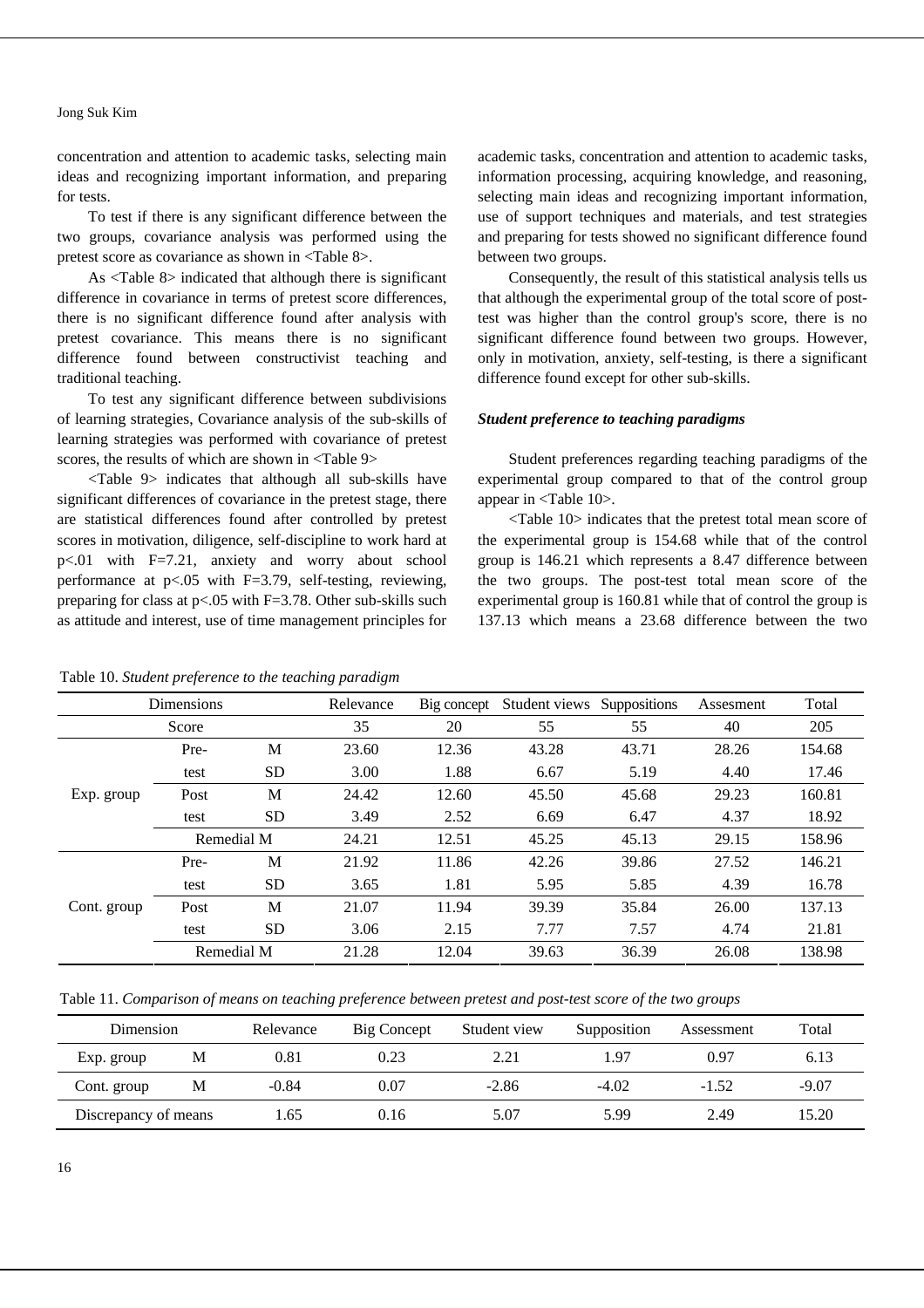groups. The mediated means score of the experimental group in the post-test was 158.96 while that of the control group was 138.98 which represents a 19.98 difference between the two groups.

Comparison of means on teaching preference between pretest and post-test scores of the two groups is shown in <Table 11>.

This indicates that the score of the experimental group progressed 0.81 points while that of the control group fell backward 0.84 points on relevance of learning task which represents a 1.65 difference between the two groups. The experimental group progressed 023 points while the control group progressed 0.07 points on big concepts which represents a 0.16 differences between the two groups. The experimental group progressed 2.21 points while the control group fell backward 2.86 points on seeking and valuing student view which represents a 5.07 points difference between the two groups. The experimental group had a 1.97 point gain while the control group had a 4.02 loss on student supposition on curriculum which represents a 5.99 points difference between the two groups. The experimental group had a 0.97 point gain while the control group had a 1.52 point

Table 12. *Covariance of means on teaching between the two groups*

| Source      | Square   | df | M square | F        |  |
|-------------|----------|----|----------|----------|--|
| Covariance  | 7658.90  |    | 7658.90  | 20.92*** |  |
| Main effect | 7139.11  |    | 7139.11  | 19.50*** |  |
| Residual    | 26723.92 | 73 | 366.08   |          |  |
| Total       | 41521.94 | 75 |          |          |  |
| ***p<       |          |    |          |          |  |

loss on assessment in the context of teaching which represents a 2.49 points difference between the two groups.

To test the significance difference between the two groups, covariance analysis was performed with covariance by pretest score as shown in<Table 12>.

<Table 12> indicates that there is covariance of pretest scores at  $p<.001$  with  $F=20.92$  and a significant difference found between the two groups at  $p<.001$  with F=19.50. This indicates that the experimental group responded more positively than the control group to constructivist teaching paradigms.

Table 13. *Covariance of means on the teaching of sub-scales of the two groups* 

| Dimension           | Source     | Square  | df | M square                  | $\mathbf F$ |
|---------------------|------------|---------|----|---------------------------|-------------|
|                     | Covariance | 107.93  |    | 107.93<br>153.35<br>10.25 | $10.52**$   |
| Relevance           | M effect   | 153.35  |    |                           | 14.95***    |
| of learning         | Residual   | 748.95  | 73 |                           |             |
| tasks               | Total      | 1010.25 | 75 |                           |             |
|                     | Covariance | 39.95   |    | 39.95                     | 7.86**      |
|                     | M effect   | 4.11    |    | 4.11                      | 0.81        |
| Big concept         | Residual   | 371.12  | 73 | 5.08                      |             |
|                     | Total      | 415.19  | 75 |                           |             |
|                     | Covariance | 785.84  |    | 785.84                    | 17.80***    |
| Seek and respect    | M effect   | 595.23  |    | 595.23                    | 13.48***    |
| student view        | Residual   | 3223.71 | 73 | 44.16                     |             |
|                     | Total      | 4604.78 | 75 |                           |             |
|                     | Covariance | 737.73  |    | 737.73                    | 15.44***    |
| Curriculum based on | M effect   | 1290.58 |    | 1290.58                   | 27.02***    |
| student supposition | Residual   | 3487.41 | 73 | 47.77                     |             |
|                     | Total      | 5515.73 | 75 |                           |             |
| Assessment          | Covariance | 97.03   |    | 97.03                     | $4.83*$     |
| in the context of   | M effect   | 177.51  |    | 177.51                    | $8.83**$    |
|                     | Residual   | 1467.38 | 73 | 20.10                     |             |
| teaching            | Total      | 1741.93 | 75 |                           |             |

\* p $< .05$  \*\* p $< .01$  \*\*\* p $< .001$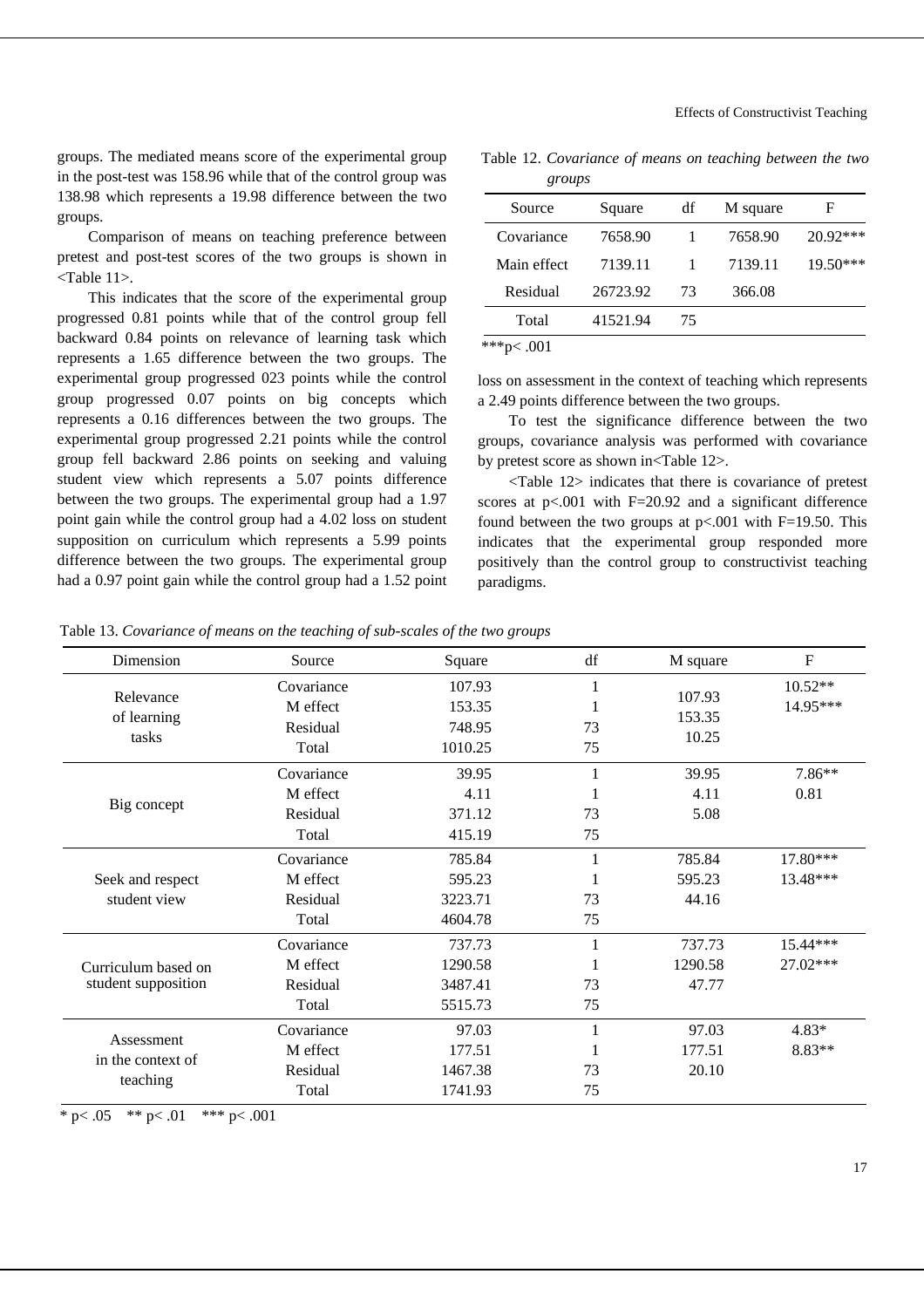To test the significant difference between the two groups, covariance analysis on five principles of constructivist teaching were performed with covariance by pretest scores as shown in <Table 13>.

<Table 13> indicates that all five principles have covariance at  $p < .05$  (assessment),  $p < .01$  (relevance of learning tasks and big concepts), p<.001 (seek and respect for student views, and curriculum based on student supposition) respectively. There is a significant difference found between the two groups at  $p<.001$  in relevance of learning tasks, seek and respect student views, and student supposition and at p<.01 in assessment. No significant difference was found in relation to big concept.

Consequently, the result of the statistical analysis tell us that the experimental group prefers a constructivist teaching paradigm more than the control group, especially in relevance of learning tasks, seek and respect student views, curriculum based on student supposition, and assessment in the context of teaching rather than after teaching. Thus, students who are taught using a constructivist teaching paradigm responded more positively to constructivist teaching than the students who were taught through traditional teaching methods.

# **Summary and Conclusion**

The purpose of this study was to determine the effectiveness of a constructivist teaching approach in mathematics of elementary school education in terms of academic achievement, self-concept and learning strategies, and student preference for a constructivist teaching approach.

76 sixth grade students were selected for this study and were divided into two groups (experimental group and control group). The experimental group was taught using the constructivist teaching approach and the control group was taught using the traditional teaching approach. Research design for this study was of a non-equivalent pre-and-post test control group design.

The total hours of the treatment were 40 hours over nine weeks. The block time schedule was applied for the constructivist approach while the regular time (40 minutes / hour) schedule was implemented for the traditional approach.

The instruments used for this study include 40 items of a written test developed by the classroom teacher, the selfconcept inventory by Jung and Song (1986), the learning strategies inventory by Weinstein et al (1995), and the classroom environment survey by Kim (1997).

This study concluded that 1) constructivist teaching is more effective in terms of academic achievement of students; 2) constructivist teaching is not effective in terms of student self-concept enhancement and student learning strategy changes in general, but have some effect upon motivation to learn academic tasks, causing anxiety in the academic learning process and self-monitoring in terms of learning for tests; 3) the students have some preference for a constructivist teaching classroom environment.

# **References**

- ASCD (1995). *Constructivism facilitator's guide*. Alexandria, Va: Association for Supervision and Curriculum Development
- Brooks, J.G., Brooks, M.G. (1993). *The case for constructivist classrooms*. Alexandria, Va.: Association for Supervision and Curriculum Development.
- Dewey, John (1916). *Democracy and education*. New York : Macmillan
- Jonassen, D. H. (1990). Thinking technology: Chaos in Instructional Design. *Educational Technology. 30(2),* 32- 34.
- Kant, Immanuel S. (1781). Rev.(1999). *The critics of reason*. London: Cambridge University Press
- Kim, Hibae (1993). Telesis Investigations I for Academic Identity of Educational Technology. *Korean Educational Technology, 8(1),* 121-133.
- Kim, Jongsuk (1997). *Constructivist teaching workshop*. Taejon: Educational Technology Workshop Center, Chungnam National University.
- Kim, Jongsuk (2002), The effects of teacher training as constructivist on teacher behavior and student achievements. *Faculty Research Papers on The Study of Education. 18(2)* Educational Development Research Institute, Chungnam National University.
- Kuhn, Thomas (1962). *The structure of scientific revolution*. Chicago : University of Chicago Press.
- Piaget, Jean (1976). To understand is to invent: The future of the education. New York : Penguin Books
- Von Glasersfeld, E. (1989). Cognition, construction of knowledge and teaching. *Syntheses. 80(1),* 121-140
- Von Glasersfeld, E. (1993), Learning and adaptation in the theory of constructivism, *Communication and Cognition, 26(3),* 393-402
- Weinstein, C.E. & Mayer, R.E. (1986). The teaching of learning strategies. In Wittrock, M.C. (Eds*). Handbook of Research on Teaching*. New York: Macmillan, 315‐327.
- Vygotsky, L. S. (1978*). Mind in Society*. Cambridge, MA.: